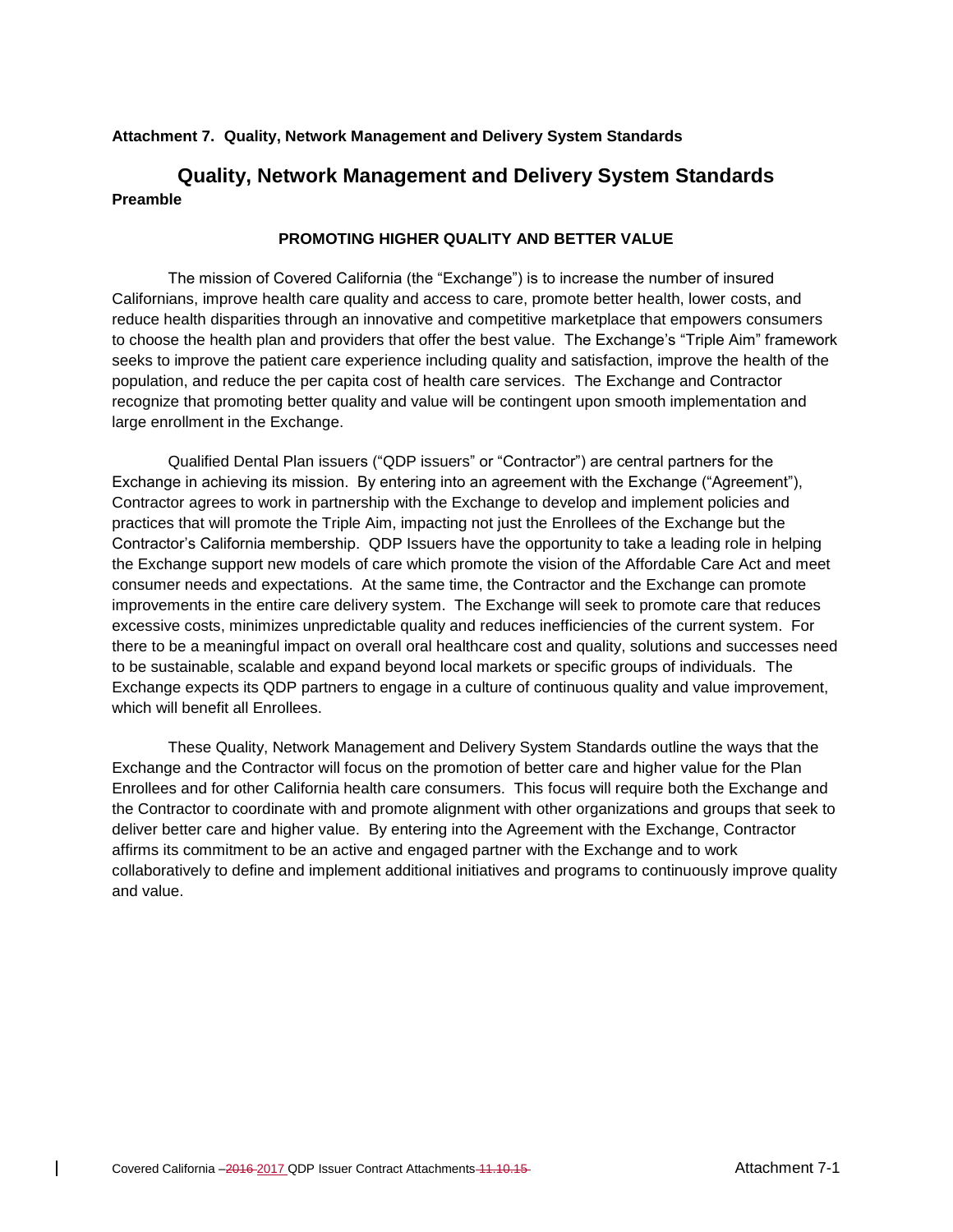# **Article 1. Improving Care, Promoting Better Health and Lowering Costs**

**1.01 Coordination and Cooperation.** Contractor and the Exchange agree that the Quality, Network Management and Delivery System Standards serve as a starting point for what must be ongoing, refined and expanded efforts to promote improvements in care for Enrollees and across Contractor's California members. Improving and building on these efforts to improve oral health care and reduce administrative burdens will require active partnership between both the Exchange and the Contractor, but also with Providers, consumers and other important stakeholders.

(a) The Exchange shall facilitate ongoing discussions with the Contractor and other stakeholders through the Exchange's Plan Management and Delivery System Reform Advisory Group, Dental Technical Workgroup, and through other forums as may be appropriate to work with Contractors to assess the elements of this Section and their impact, and ways to improve upon them on:

(i) Enrollees and other consumers;

(ii) Providers in terms of burden, changes in payment and rewarding the triple aim of improving care, promoting better health and lowering costs; and

(iii) Contractors in terms of the burden of reporting, participating in quality or delivery system efforts.

(b) The Contractor agrees to participate in Exchange advisory and planning processes, including but not limited to participating in the Plan Management and Delivery System Reform Advisory Group, and Dental Technical Workgroup.

**1.02 Participation in Collaborative Quality Initiatives.** The Exchange and Contractor will collaboratively identify and evaluate the most effective programs for improving care for enrollees and the Exchange and Contractor may consider participation by Contractor as a requirement for future certification.

**1.03 Reducing Health Disparities and Assuring Health Equity.** Covered California and the Contractor recognize that promoting better health requires a focus on addressing health disparities and health equity. Because of this, Contractor agrees to work with the Exchange to identify strategies that will address health disparities in meaningful and measurable ways. This shall include:

(a) Participating in Exchange workgroups and forums to share strategies and tactics that are particularly effective;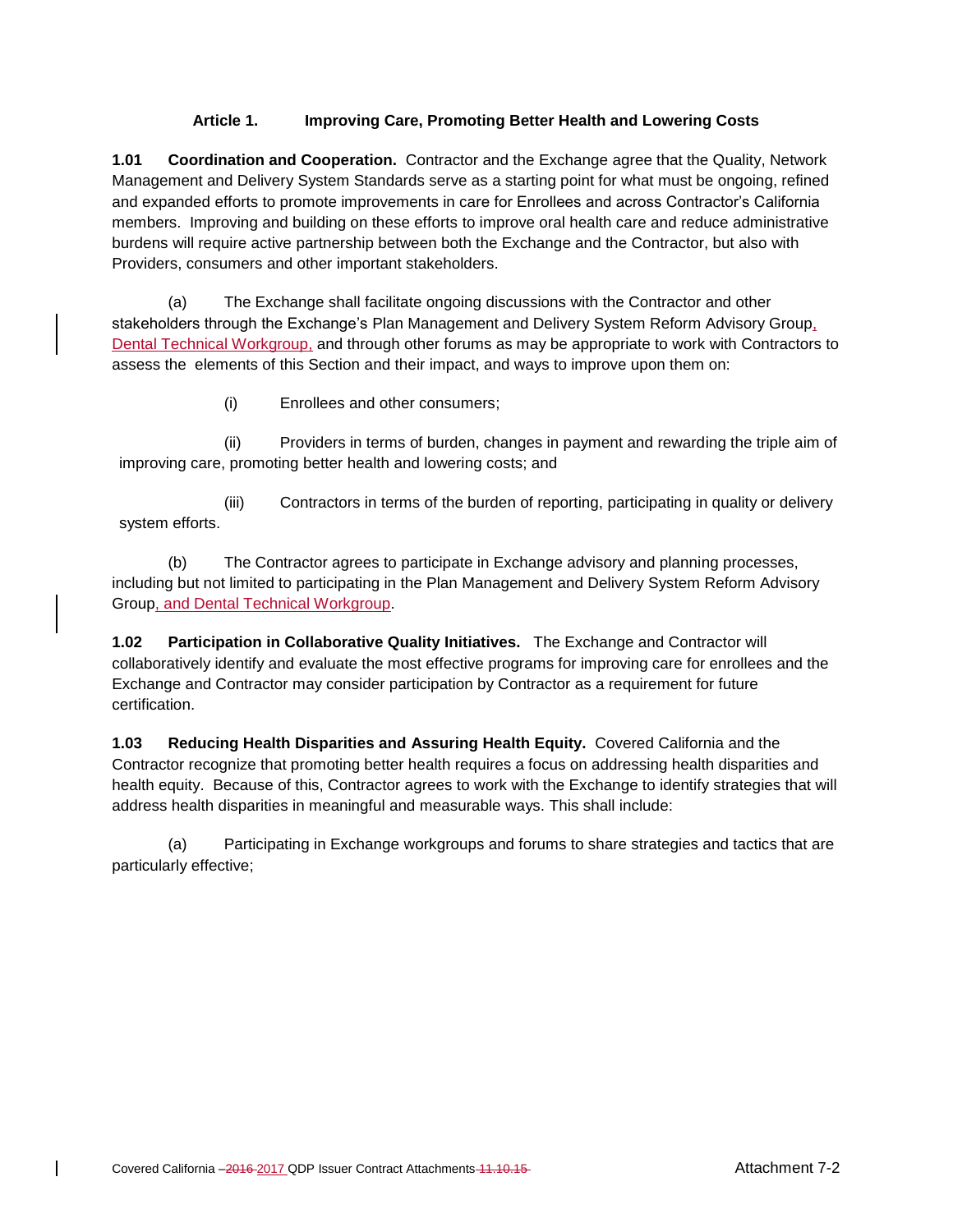(b) Working with the Exchange to determine how data can best be collected and used to support improving oral health equity including the extent to which data might be better collected by the Exchange or the Contractor and how to assure that the collection and sharing of data is sensitive to Enrollees' preferences. In working with the Exchange, Contractor agrees to report how it plans to collect and use data on demographic characteristics, including but not limited to:

- (i) Race
- (ii) Ethnicity
- (iii) Gender
- (iv) Primary language
- (v) Disability status

 $\mathbf{I}$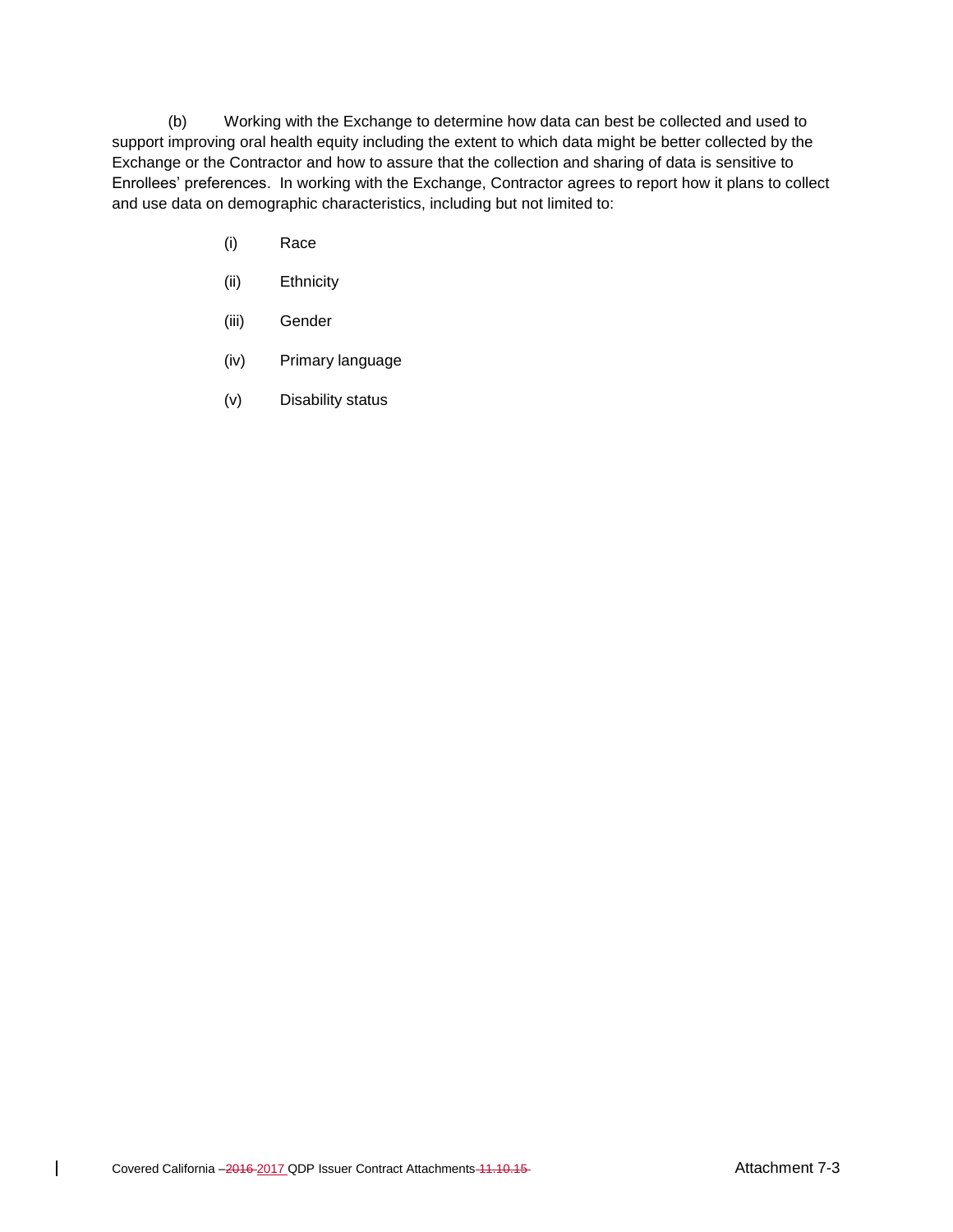# **Article 2. Provision and Use of Data and Information for Quality of Care**

**2.01 Dental Utilization Reporting.** Contractor shall submit to the Exchange dental utilization data to include the measure numerator, denominator and rate for the required measure set. The Exchange reserves the right to use the Contractor-reported measures scores to construct Contractor summary quality ratings that the Exchange may use for such purposes as the Exchange's plan oversight management.

**2.02 Data Submission Requirements to the Exchange.** Contractor shall submit a complete data set, inclusive of all member and provider identified data, claims, and encounter data, on a quarterly basis to the Exchange or the Exchange's designated recipient to be used by the Exchange as it determines to be necessary. Such submissions will conform to all applicable Federal and State personal health information and related privacy laws, rules and regulations, and shall comply with the terms and conditions set forth in the Agreement by and between Contractor and the Exchange. Contractor will bear the full cost of data collection, extraction and submission; provided, however, that except as expressly set forth in this Attachment or the Agreement, Contractor will not be required to pay for any expenses related to the analysis of that data in order to comply with the terms of this Agreement. When data is submitted to a vendor for the Exchange, that vendor will be a Business Associate of the Contractor and shall protect the information provided to the extent required under applicable laws, rules and regulations.

Working with Contractors, the Exchange will develop data file formats that will be required of Contractor to support oversight requirements, including actuarial review, clinical quality improvement, network management and fraud and waste reduction, delivery system reform goals, consumer information and research. Additional data and expanded file formats may be requested in the future in support of the Exchange contributing data to statewide collaborative efforts to advance development of an all payer claims database.

Specific data submission areas may include:

- Plan and Product
- Member
- Member History
- Providers (all providers with paid claims, including non-contracted)
- Professional Claims

If Contractor is unable to produce such information in the file format requested by the Exchange, Contractor shall coordinate with the Exchange with a plan to address data gaps or format preferences prior to the Contractor's submission of such information. For any non-paid claims for capitated services, the Contractor shall provide full and complete encounter data.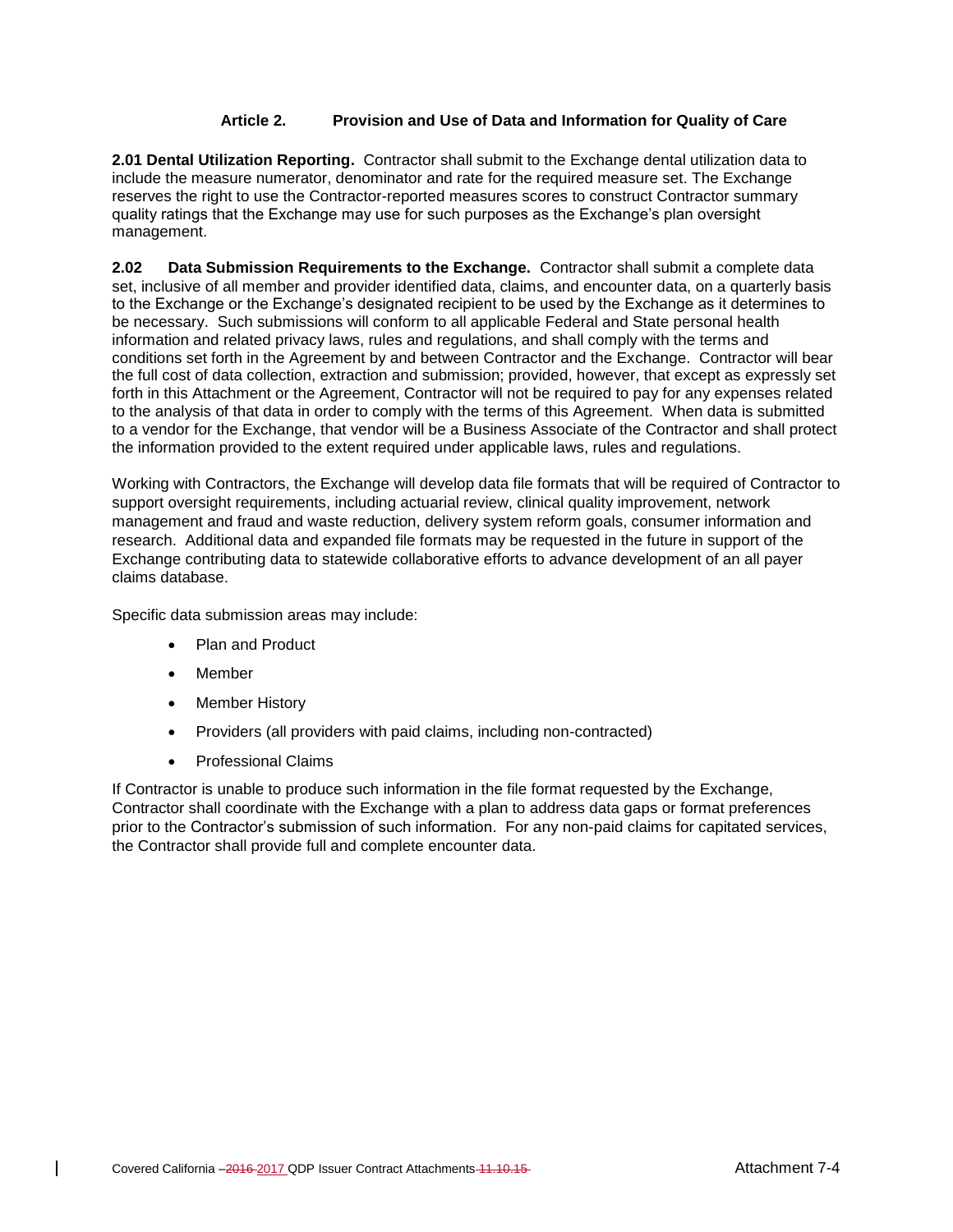**2.03 Determining Enrollee Health Status and Use of Risk Assessments**. Contractor shall demonstrate the capacity and systems to collect, maintain and use individual information about Exchange Plan Enrollees' oral health status and behaviors in order to promote better oral health and to better manage Enrollees' oral health conditions. Contractor shall demonstrate the use of Risk Assessment to identify members in need of dental treatment services including but not limited to preventive and diagnostic services.

To the extent the Contractor uses or relies upon Risk Assessments to determine oral health status, Contractor shall offer, upon initial enrollment and on a regular basis thereafter, a Risk Assessment to all Plan Enrollees, including those Plan Enrollees that have previously completed such an assessment. If a Risk Assessment tool is used, Contractor should select a tool that adequately evaluates Plan Enrollees current oral health status and provides a mechanism to conduct ongoing monitoring for future intervention(s).

**2.04 Reporting to and Collaborating with the Exchange Regarding Health Status.** Contractor shall provide to the Exchange, in a format that shall be mutually agreed upon, information on how it collects and reports, at both individual and aggregate levels, changes in Exchange Plan Enrollees' oral health status. Reporting may include a comparative analysis of oral health status improvements across geographic regions and demographics.

Contractor shall report to the Exchange its process to monitor and track Plan Enrollees' oral health status, which may include its process for identifying individuals who show a decline in oral health status, and referral of such Plan Enrollees to Contractor care management and chronic condition program(s) as defined in Section 4.03, for the necessary intervention. Contractor shall annually report to the Exchange the number of Plan Enrollees who are identified through their selected mechanism and the results of their referral to receive additional services.

Contractor agrees to work with the Exchange to standardize: (1) indicators of Plan Enrollee risk factors; (2) oral health status measurement; and (3) oral health assessment questions across all Contractors, with the goal of having standard measures used across the Exchange's Contractors in a period of time mutually agreed upon by Contractor and the Exchange.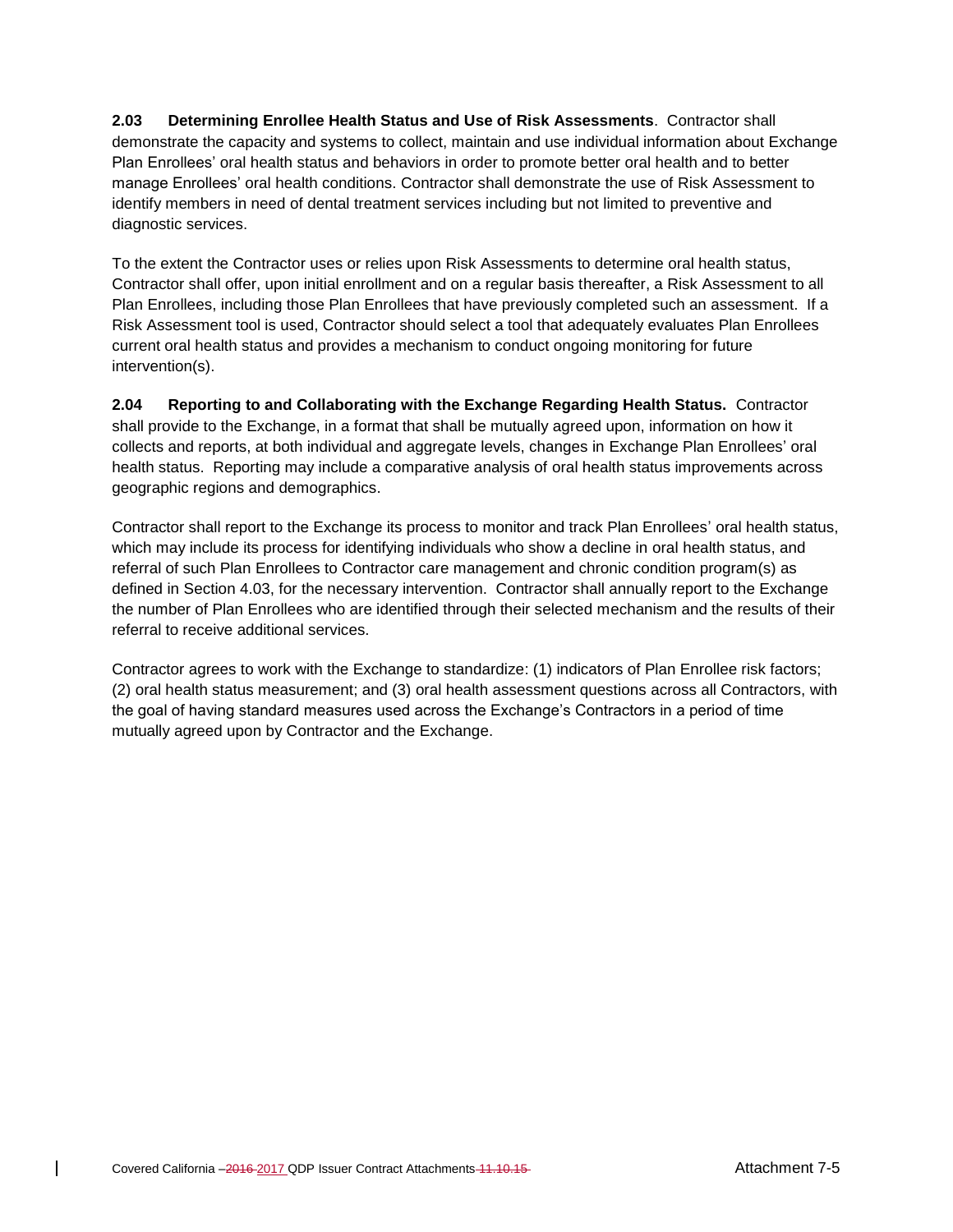# **Article 3. Preventive Health and Wellness**

**3.01 Health and Wellness Services.** Contractor is required to actively outreach and monitor the extent to which Exchange Plan Enrollees obtain preventive health and wellness services within the Enrollee's first year of enrollment. Contractor shall submit information annually to the Exchange related to Plan Enrollees' access to preventive health and wellness services. Specifically, Contractor shall assess and discuss the participation by Plan Enrollees in necessary diagnostic and preventive services appropriate for each enrollee.

Contractor shall annually submit to the Exchange documentation of a health and wellness communication process to Exchange Enrollees and Participating Providers.

**3.02 Community Health and Wellness Promotion.** The Exchange and Contractor recognize that promoting better health for Plan Enrollees also requires engagement and promotion of community-wide initiatives that foster better health, healthier environments and the promotion of healthy behaviors across the community. Contractor shall report annually in a mutually agreed upon form the initiatives, programs and/or projects that it supports that promote wellness and better community health that specifically reach beyond the Contractors' Enrollees. Such programs may include, but are not limited to, partnerships with local or state public health departments and voluntary health organizations which operate preventive and other health programs.

Contractor shall develop and provide reports on how it is participating in community health and wellness promotion. Report information should be coordinated with existing national measures, whenever possible.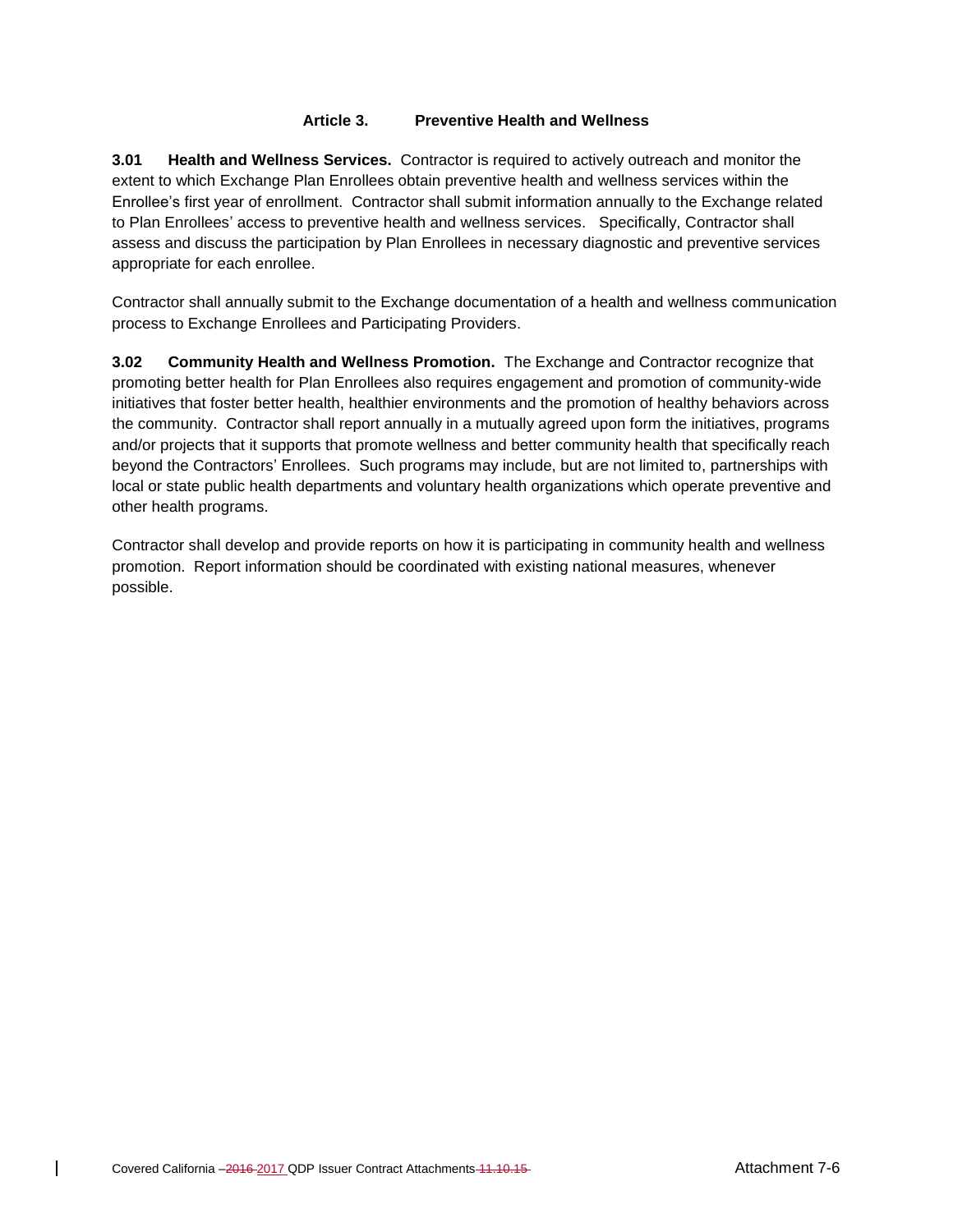# **Article 4. Access, Coordination, and At-Risk Enrollee Support**

The Exchange and Contractor recognize that access to care, coordination of care and early identification of high risk enrollees are central to the improvement of Enrollee health. Traditionally, Primary Care Providers (PCP) have provided an entry point to the system (access), coordination of care and early identification of at risk patients, and the Exchange strongly encourages the full use of PCPs by Contractors. Contractor and the Exchange shall identify further ways to increase access and coordination of care and agree to work collaboratively to achieve these objectives.

**4.01 Encouraging Consumers' Access to Appropriate Care.** Contractor is encouraged to assist Exchange Enrollees in selecting a primary care dentist or Federally Qualified Health Center that provides dental care within sixty (60) days of enrollment. In the event the Enrollee does not select a primary care dentist within the allotted timeframe, Contractor may auto-assign the enrollee to a primary care dentist and the assignment shall be communicated to the Plan Enrollee. In the event of an auto-assignment, Contractor shall use commercially reasonable efforts to make the primary care dentist assignment consistent with an Enrollee's stated gender, language, ethnic and cultural preferences, if known, and should consider geographic accessibility and existing family member assignment or prior provider assignment.

**4.02 Promoting Development and Use of Care Models** Contractor shall report annually, in a format to be mutually agreed upon between Contractor and Exchange, on: (1) the number and percentage of Exchange Plan Enrollees who have selected or been assigned to a primary care dentist, as described in Section 4.01. In the event that the reporting requirements identified herein include Protected Health Information, Contractor shall provide the Exchange only with de-identified Protected Health Information as defined in 45 C.F.R. Section 164.514. All information provided to the Exchange in this section shall be treated by the Exchange as confidential information.

Contractor shall not be required to provide the Exchange any data, information or reports that would violate peer review protections under applicable laws, rules and regulation.

**4.03 Identification and Services for At-Risk Enrollees.** Contractor agrees to identify and proactively manage the Plan Enrollees with existing and newly diagnosed need for dental treatment beyond diagnostic and preventive dental services and Plan Enrollees with chronic conditions and who are most likely to benefit from well-coordinated care ("At-Risk Enrollees"). As described in Section 2.04, Contactor shall determine the health status of its new enrollees including identification of those with chronic conditions or other significant dental needs within the first one hundred twenty (120) days of enrollment, provided the Exchange has provided timely notification of enrollment. The Exchange will work with Contractor to develop a documented process, care management plan and strategy for targeting these specific Enrollees. Such documentation may include the following:

(a) Methods to identify and target At-Risk Enrollees;

(b) Description of Contractor's predictive analytic capabilities to assist in identifying At Risk Plan Enrollees who would benefit from early, proactive intervention;

(c) Communication plan for known At-Risk Enrollees to receive information prior to provider visit;

(d) Process to update At-Risk Enrollee dental history in the Contractor maintained Plan Enrollee health profile;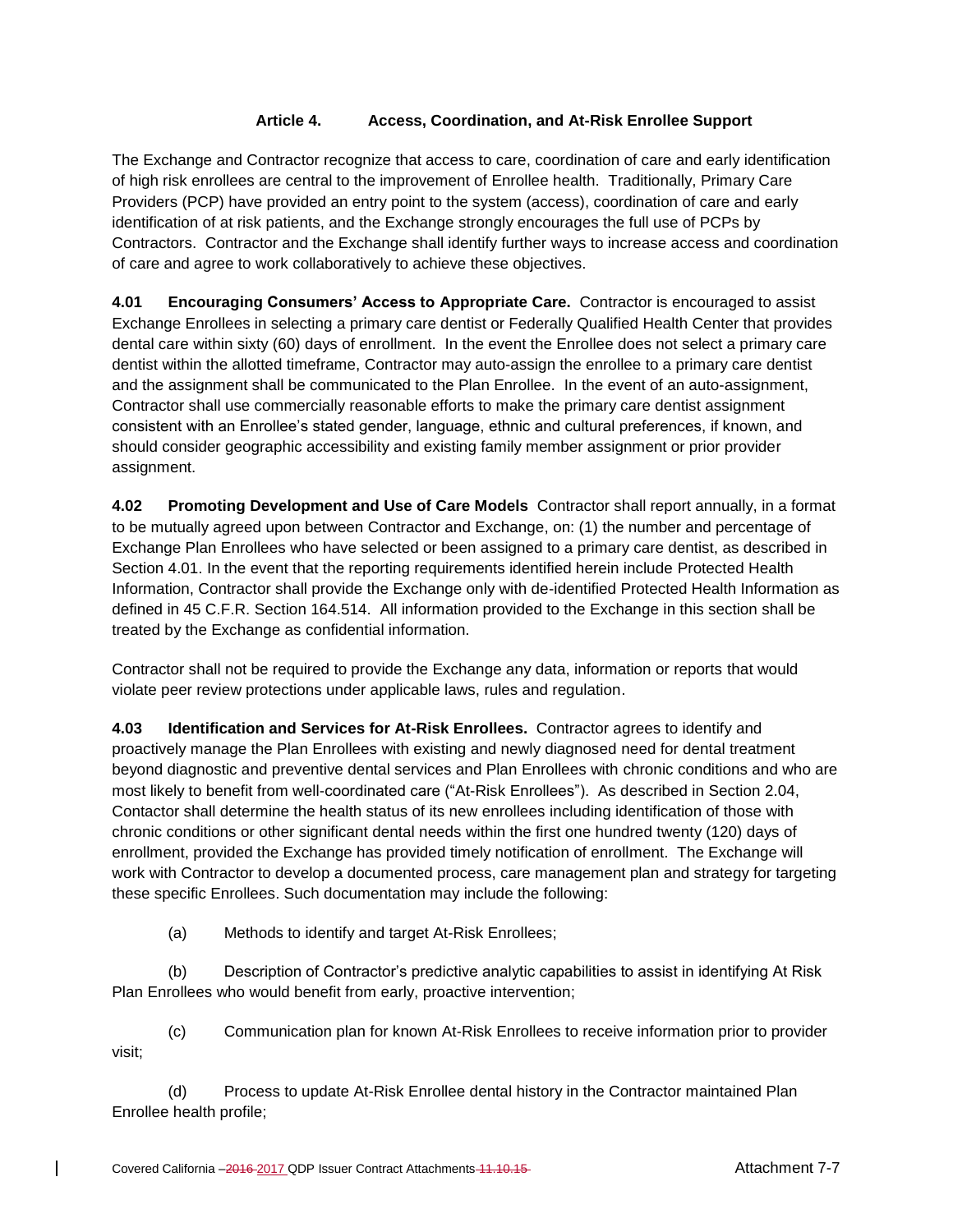(e) Mechanisms to evaluate access within provider network, on an ongoing basis, to ensure that an adequate network is in place to support a proactive intervention and care management program for At-Risk Enrollees;

(f) Care and network strategies that focus on supporting a proactive approach to at-risk Plan Enrollee intervention and care management. Contractor agrees to provide the Exchange with a documented plan and include "tools" and strategies to supplement and/or expand care management and provider network capabilities, including an expansion and/or reconfiguration of specialties or health care professionals to meet clinical needs of At Risk Enrollees.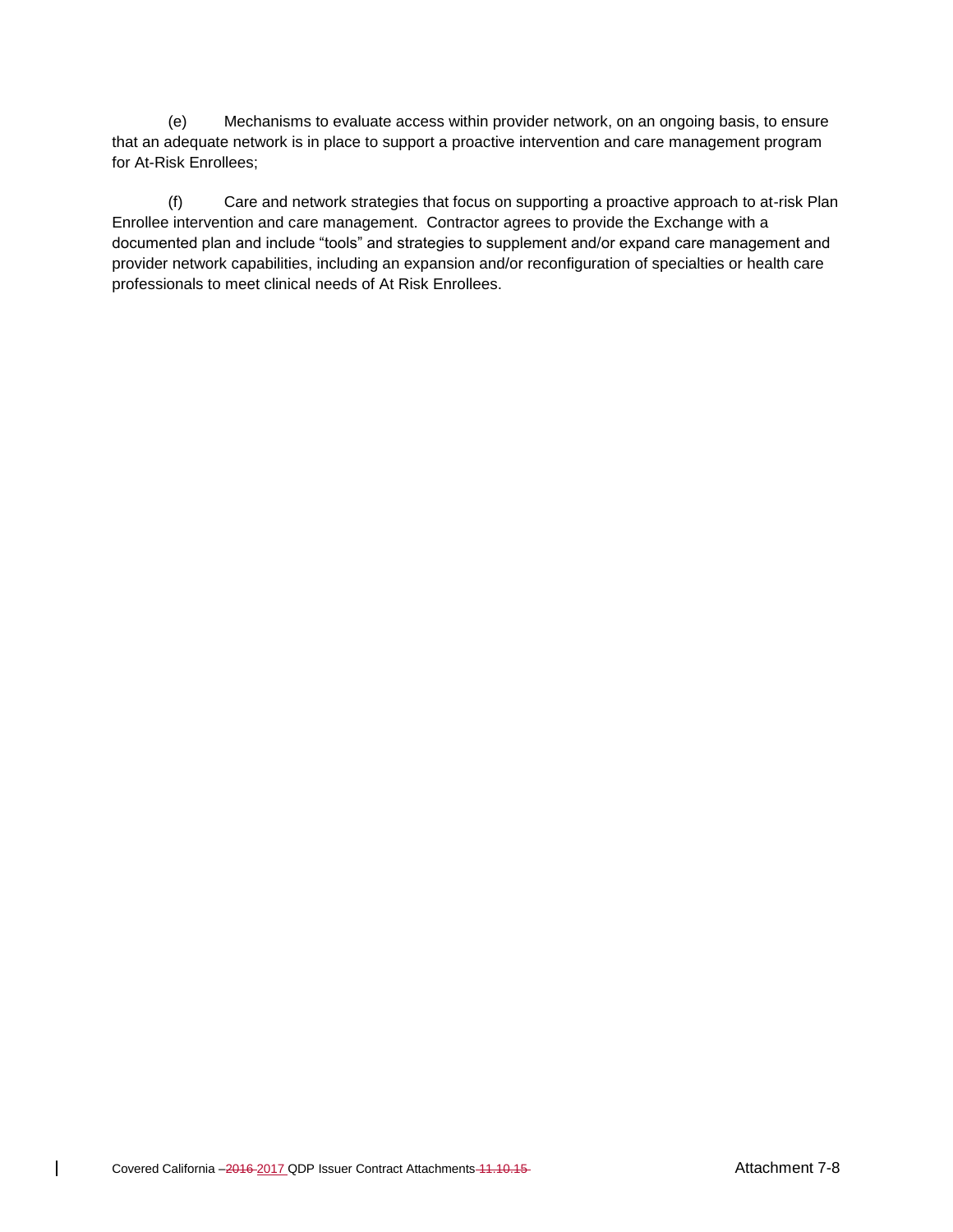# **Article 5. Patient-Centered Information and Communication**

**5.01 Provider Cost and Quality.** Contractor shall provide the Exchange with its plan, measures and process to provide Plan Enrollees with current cost and quality information for network providers. Contractor shall report how it is or intends to make provider specific cost and quality information available by region, and the processes by which it updates the information. Information delivered through Contractor's Provider performance programs should be meaningful to Plan Enrollees and reflect a diverse array of Provider clinical attributes and activities, including, but not be limited to: provider background; quality performance; patient experience; volume; efficiency; price of services; and should be integrated and accessible through one forum providing Plan enrollees with a comprehensive view.

**5.02 Enrollee Cost Transparency.** The Exchange and Contractor acknowledge and agree that information relating to the cost of procedures and services is important to enrollees, the Exchange, the Contractor and providers. The Exchange also understands that Contractor negotiates Agreements with providers, including dental practice groups and other clinical providers, which may result in varied provider reimbursement levels for identical services and or procedures. In the event that Contractor's provider contracts result in different provider reimbursement levels that have an impact on Plan Enrollee costs within a specific region, as defined by paid claims for Current Dental Terminology (CDT) services, Contractor agrees to provide the Exchange with its plan, measures and process to assist Plan Enrollees in identifying total cost and out-of-pocket cost information for the highest frequency and highest cost service(s) and or procedure(s). When available, this pricing information shall be prominently displayed and made available to both Plan Enrollees and contracted Contractor providers if provided. This information shall be updated on at least an annual basis unless there is a contractual change that would change enrollee out-of-pocket costs by more than 10%. In that case, information must be updated within thirty (30) days of the effective date of the new contract.

**5.03 Enrollee Benefit Information.** Contractor shall provide Plan Enrollees with current information regarding annual out-of-pocket costs, status of deductible, status of benefit limit if applicable, and total oral health care services received to date.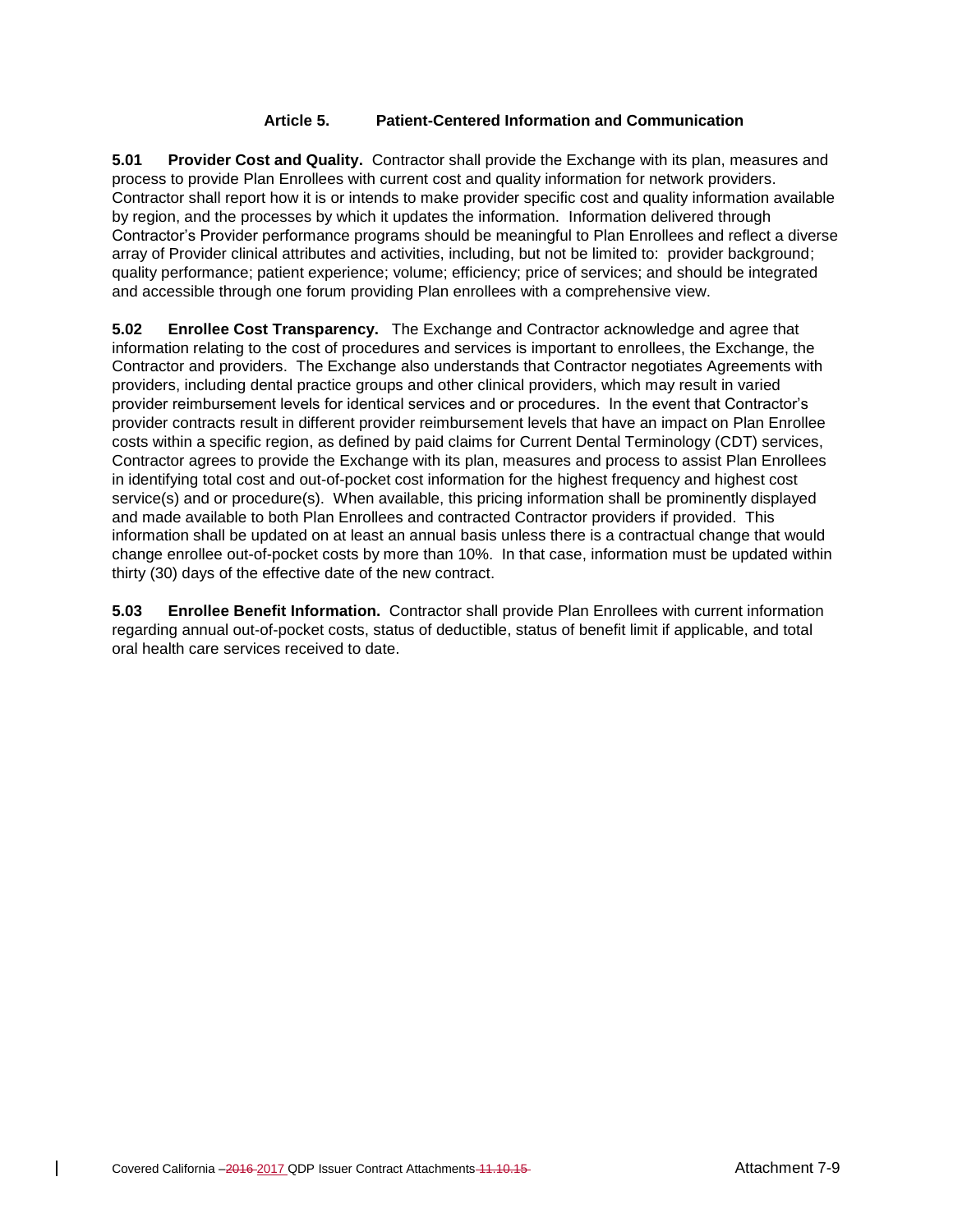# **Article 6. Promoting Higher Value Care**

Reserved for future use

 $\overline{1}$